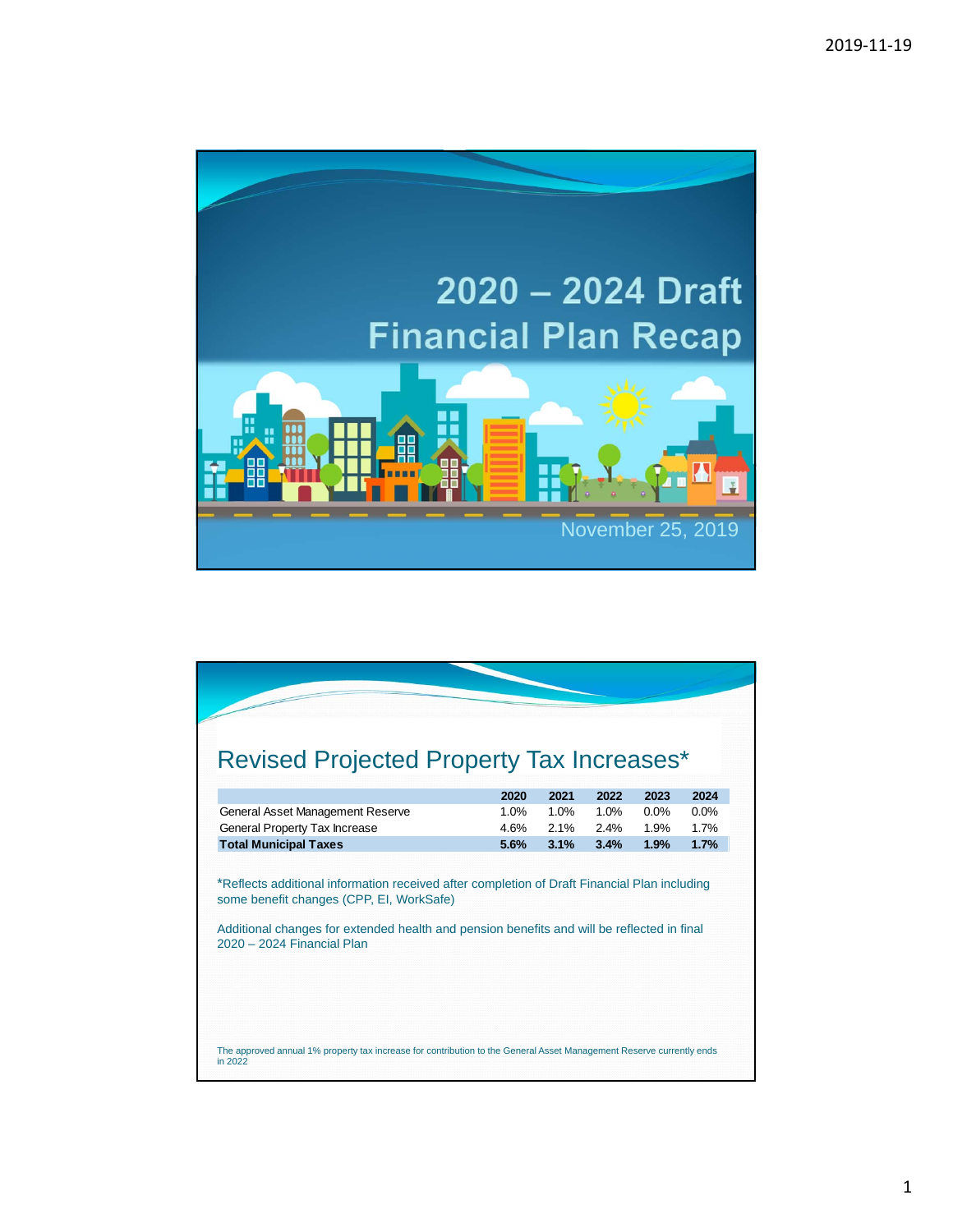| <b>User Fees Increases</b><br>2020<br>2021<br>4.0%<br>Sanitary Sewer User Fee Increase<br>4.0%<br>Water User Fee Increase<br>7.5%<br>5.0%<br>2.5% annual increase for asset management for Water currently ends in 2020 and the 4% annual increase for asset<br>management for Sewer currently ends in 2022<br>2020<br>2021<br><b>Sanitation User Fees</b><br>\$<br>\$<br>171 |
|-------------------------------------------------------------------------------------------------------------------------------------------------------------------------------------------------------------------------------------------------------------------------------------------------------------------------------------------------------------------------------|
|-------------------------------------------------------------------------------------------------------------------------------------------------------------------------------------------------------------------------------------------------------------------------------------------------------------------------------------------------------------------------------|

| Impact on a Typical Home                                                                                                 |         |         |              |          |
|--------------------------------------------------------------------------------------------------------------------------|---------|---------|--------------|----------|
| excludes property taxes collected for the RDN, School District, Hospital and Vancouver<br><b>Island Regional Library</b> |         |         |              |          |
|                                                                                                                          | 2019    | 2020    | \$ Change    | % Change |
| <b>Property Taxes</b>                                                                                                    | \$2.102 | \$2,219 | \$117        | 5.6%     |
| <b>Municipal User Fees</b>                                                                                               |         |         |              |          |
| <b>Water Fees</b>                                                                                                        | 552     | 594     | 42           | 7.5%     |
| Sewer Fees                                                                                                               | 135     | 141     | 6            | 4.0%     |
| <b>Sanitation Fees</b>                                                                                                   | 170     | 171     | $\mathbf{1}$ | 0.6%     |
| <b>Total Municipal Taxes &amp; User Fees</b>                                                                             | \$2,959 | \$3,125 | \$166        | 5.6%     |
| Based on \$516,418 assessed value (average for Nanaimo per BC Assessment)                                                |         |         |              |          |
| Rounded to nearest dollar                                                                                                |         |         |              |          |
| Assumes a typical single family house with average assessment change                                                     |         |         |              |          |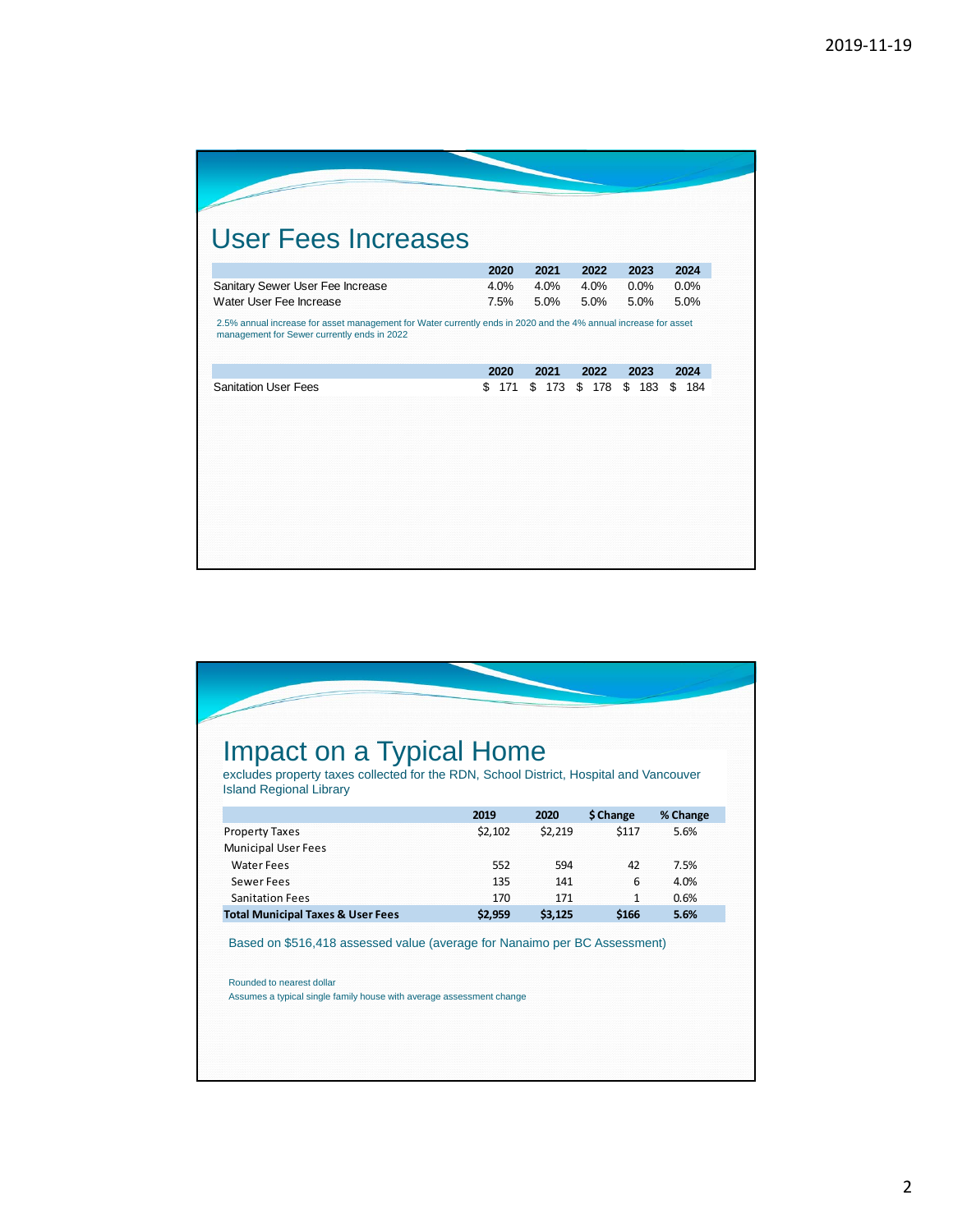| 2020 Key Budget Drivers - General                            |                |
|--------------------------------------------------------------|----------------|
|                                                              |                |
| <b>Expenditure Increases/(Decreases)</b><br>Asset Management | Ś<br>1,010,000 |
| Wages and Benefits <sup>1</sup>                              | 3,068,000      |
| Contracted Services - Landscaping/Tree Services              | 108,000        |
| Economic Development <sup>2</sup>                            | 467,000        |
| Fleet Charge - Fire                                          | 100,000        |
| Legal Fees                                                   | 123,000        |
| <b>Project Expenditures</b>                                  |                |
| Annual general revenue funding                               | 645,000        |
| RCMP Contract (budgeted at 95%)                              | 1,709,000      |
| Snow and Ice Control Reserve                                 | (275,000)      |
| Sewer and Water Internal Support                             | (201,000)      |
| Strategic Infrastructure Reserve                             | 480,000        |
| Utilities - Water and Sewer                                  | 154,000        |
| <b>Subtotal Expenditure Increases</b>                        | Ŝ<br>7,388,000 |

| 2020 Key Budget Drivers - General                                                                                 |    |           |
|-------------------------------------------------------------------------------------------------------------------|----|-----------|
|                                                                                                                   |    |           |
| <b>Revenue (Increases)/Decreases</b>                                                                              |    |           |
| <b>Building Permit Revenue</b>                                                                                    |    | (200,000) |
| Casino Revenue                                                                                                    |    | (100,000) |
|                                                                                                                   |    |           |
| Grant in Lieu                                                                                                     |    | (146,000) |
| Provincial Fine Revenue                                                                                           |    | (70,000)  |
| Transfer from RCMP Contract Reserve                                                                               |    | (268,000) |
| Transfer from Surplus/Reserve <sup>3</sup>                                                                        |    | 500,000   |
| <b>Subtotal Revenue Increases</b>                                                                                 | Ś. | (284,000) |
| <b>Other Changes</b>                                                                                              | Ś. | 54.000    |
|                                                                                                                   |    |           |
| <b>Net Expenditure Increases</b>                                                                                  | Ś  | 7,158,000 |
| Less Increased Property Tax Revenues due to Growth - Estimate                                                     |    | 1,200,000 |
| <b>Net Impact</b>                                                                                                 | Ś  | 5,958,000 |
| Dollars are rounded to nearest \$1,000                                                                            |    |           |
| Extended health and pension benefit rates will be updated for final. These changes may impact property tax rates. |    |           |
| <sup>1</sup> Excludes new Manager, Economic Development                                                           |    |           |
| <sup>2</sup> Includes new Manager, Economic Development                                                           |    |           |
| <sup>3</sup> \$500,000 in funding from reserves from 2017 surplus allocation was used to offset EHT in 2019       |    |           |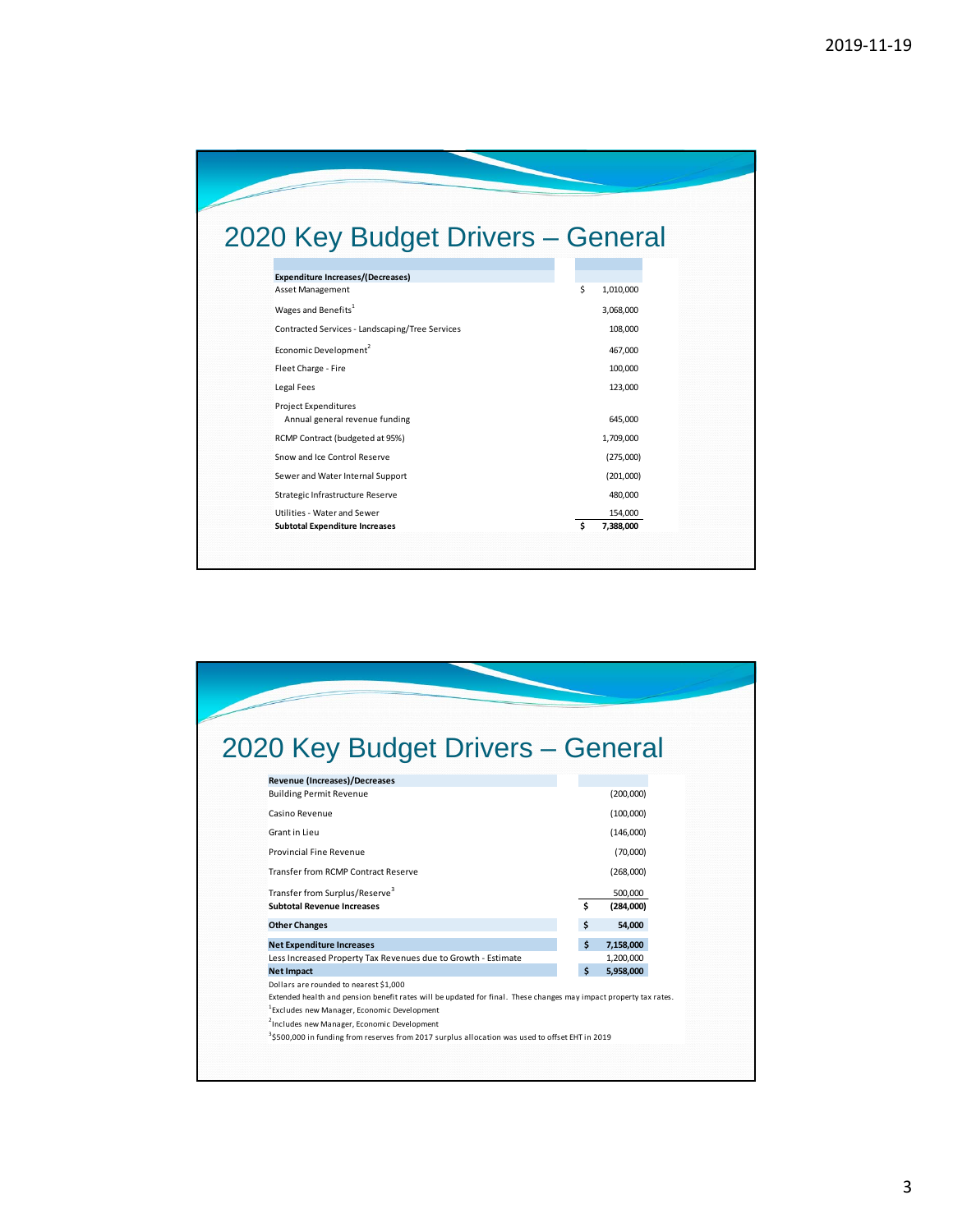

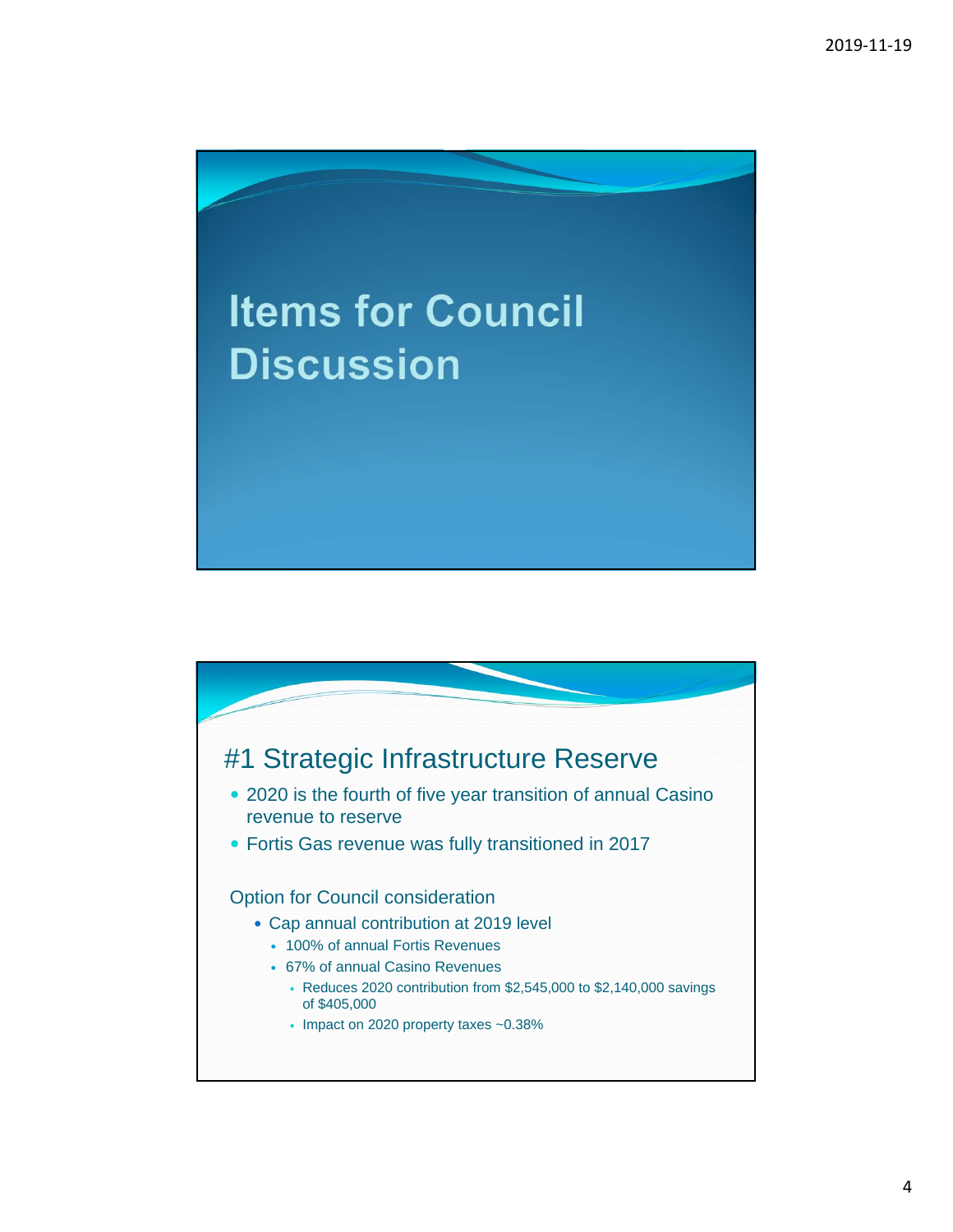

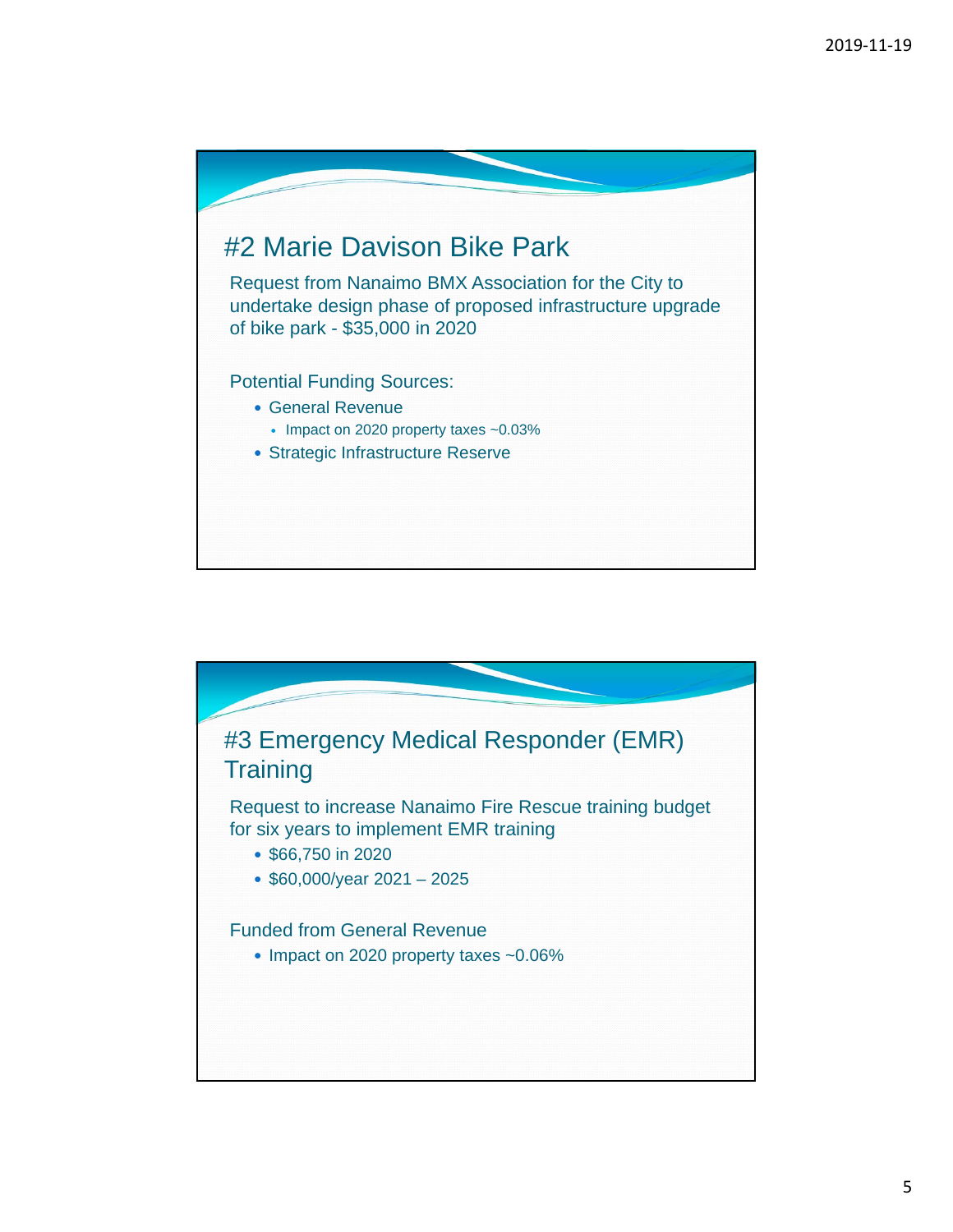

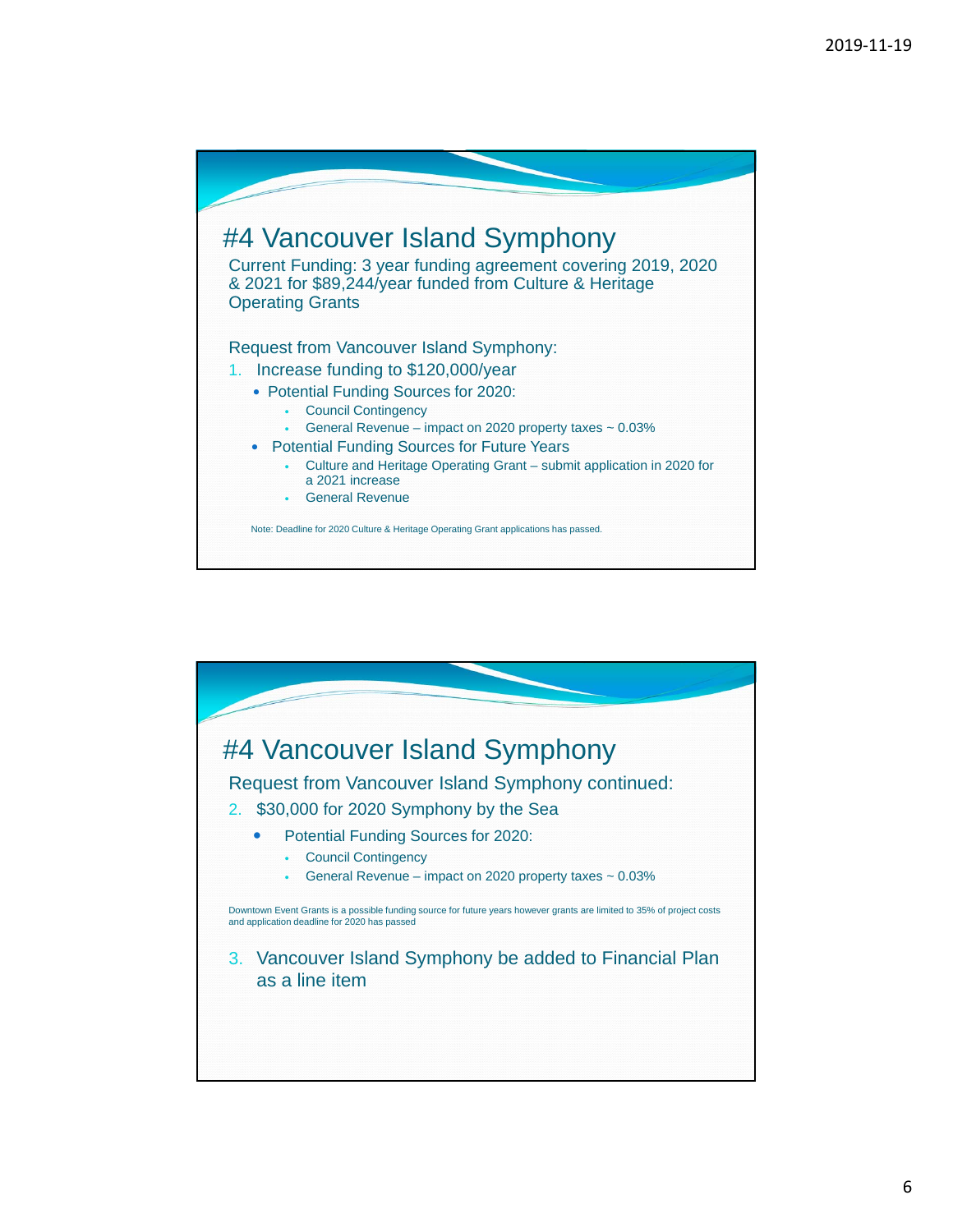

• Impact to 2020 Property taxes  $\sim 0.05\%$ 

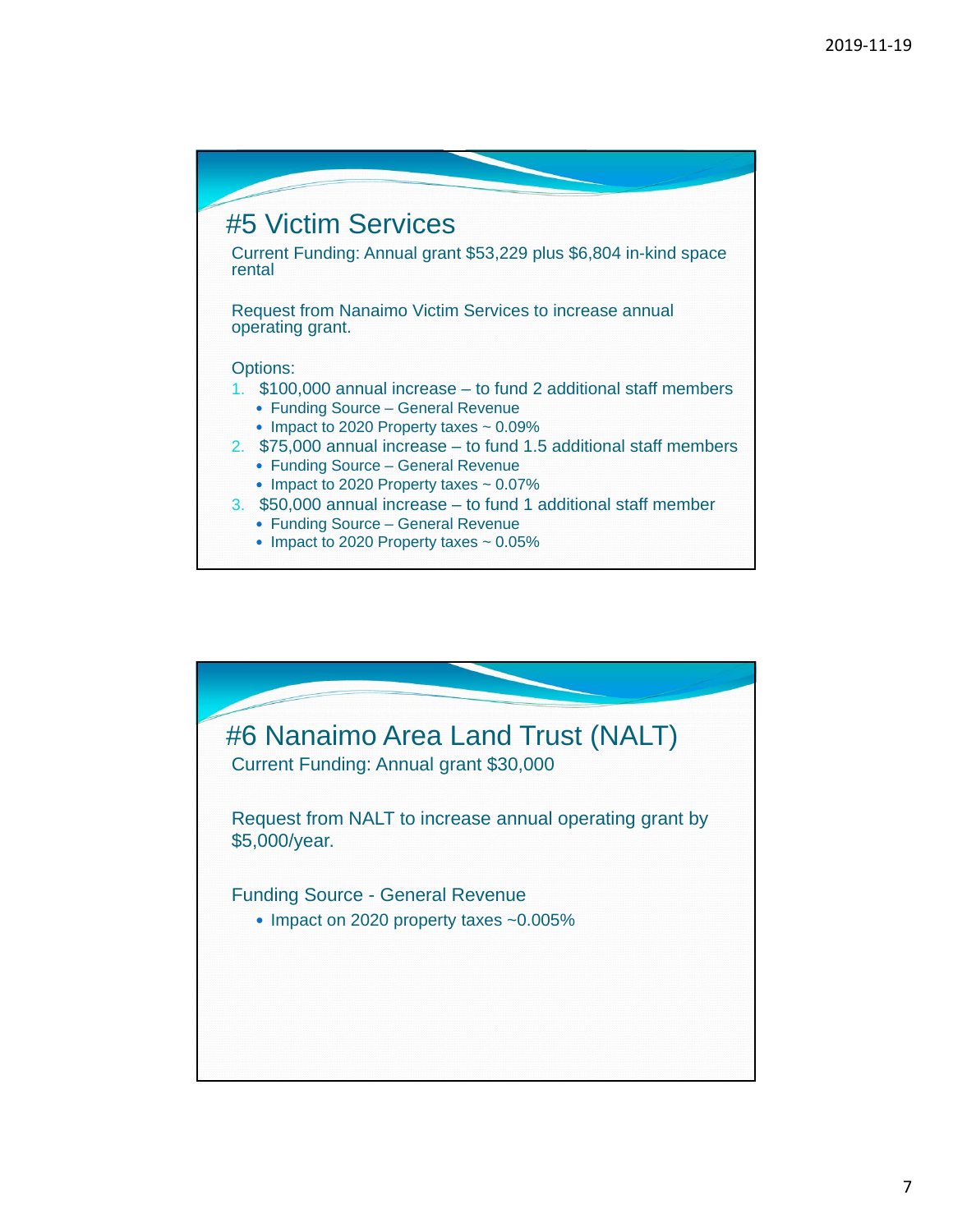

## #8 Business Cases Included in Draft Plan

| <b>Business Case</b>                                                                                                | <b>Impact to 2020 Property Taxes</b>                                              |
|---------------------------------------------------------------------------------------------------------------------|-----------------------------------------------------------------------------------|
| <b>Corporate Services</b>                                                                                           |                                                                                   |
| Change in service level - 2 PFT Prisoner Guards                                                                     | 0.10%                                                                             |
| Records Clerks - 2 PPT to 2 PFT Conversion                                                                          | 0.02%                                                                             |
| Beban Complex Electrical Substation - Prepare for Backup<br>Power - \$9,765 (2020), \$187,750 (2021)                | 0.01%                                                                             |
| <b>Development Services</b>                                                                                         |                                                                                   |
| Building Inspection Vehicles (4)                                                                                    | 0.01% Vehicle purchases to be funded from Emission<br><b>Reduction Reserve</b>    |
| Manager of Economic Development Services                                                                            | 0.16%                                                                             |
| <b>Economic Development Function</b>                                                                                | 0.28%                                                                             |
| Urban Forestry Technician                                                                                           | 0.11%                                                                             |
| Watercourse Restoration and Enhancement Program - 3 Year<br>Pgm - \$35,130 (2020), \$21,500 (2021), \$12,500 (2022) | 0.03%                                                                             |
| <b>Engineering and Public Works</b>                                                                                 |                                                                                   |
| Traffic Signal Technician (July 2020) - includes vehicle<br>purchase and required equipment                         | 0.13%                                                                             |
| Nanaimo Fire Rescue                                                                                                 |                                                                                   |
| SCBA Replacement - 2021                                                                                             | 2021 Project - Funded from General Capital and Asset<br><b>Management Reserve</b> |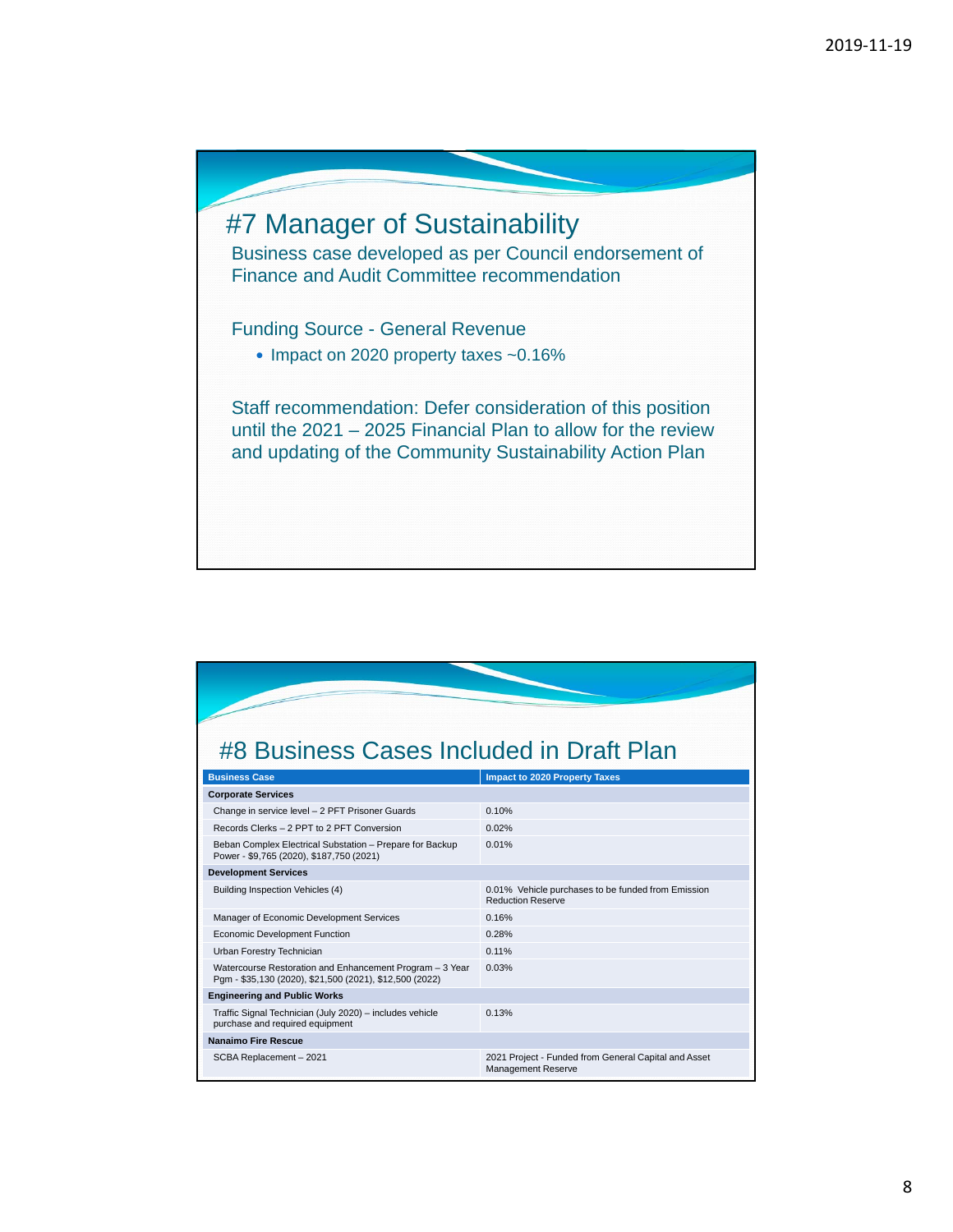| #8 Business Cases Included in Draft Plan Con't |  |  |  |
|------------------------------------------------|--|--|--|
| <b>Impact to 2020 Property Taxes</b>           |  |  |  |
|                                                |  |  |  |
| 0.03%                                          |  |  |  |
| 0.02%                                          |  |  |  |
| 0.10%                                          |  |  |  |
|                                                |  |  |  |
|                                                |  |  |  |
|                                                |  |  |  |
|                                                |  |  |  |
|                                                |  |  |  |
|                                                |  |  |  |
|                                                |  |  |  |
|                                                |  |  |  |
|                                                |  |  |  |
|                                                |  |  |  |
|                                                |  |  |  |
|                                                |  |  |  |
|                                                |  |  |  |

## #9 Business Cases Not Included in Draft Plan

| <b>Business Case</b>                                                                                                                                           | <b>Projected Impact to 2020 Property Taxes</b> |
|----------------------------------------------------------------------------------------------------------------------------------------------------------------|------------------------------------------------|
| <b>Corporate Services</b>                                                                                                                                      |                                                |
| Corporate Asset Management System - Implementation Phase<br>\$777,157 (2020), \$772,255 (2021), \$638,944 (2022), \$580,809<br>(2023) Ongoing \$419,380 (2024) | 0.73%                                          |
| Service Enhancements to Dog Licensing                                                                                                                          | 0.01% - If capital cost funded from IT reserve |
| <b>Emergency Program Coordinator</b>                                                                                                                           | 0.10%                                          |
| <b>Development Services</b>                                                                                                                                    |                                                |
| <b>Animal Shelter</b>                                                                                                                                          | 0.33% - on hold pending service review         |
| Bylaw Enforcement Officers Change in Schedule                                                                                                                  | 0.05% - partially funded from parking revenues |
| Urban Forestry Management Strategy Update                                                                                                                      | 0.07%                                          |
| Manager of Sustainability                                                                                                                                      | Decision slide #7                              |
| <b>Engineering and Public Works</b>                                                                                                                            |                                                |
| Municipal Services Inspector - includes vehicle purchase                                                                                                       | 0.10% - partially funded by sewer and water    |
| Project Engineer                                                                                                                                               | 0.11% - partially funded by sewer and water    |
| <b>Legislative Services</b>                                                                                                                                    |                                                |
| Deputy City Clerk/Manager, Legislative Services                                                                                                                | 0.13%                                          |
|                                                                                                                                                                |                                                |
|                                                                                                                                                                |                                                |